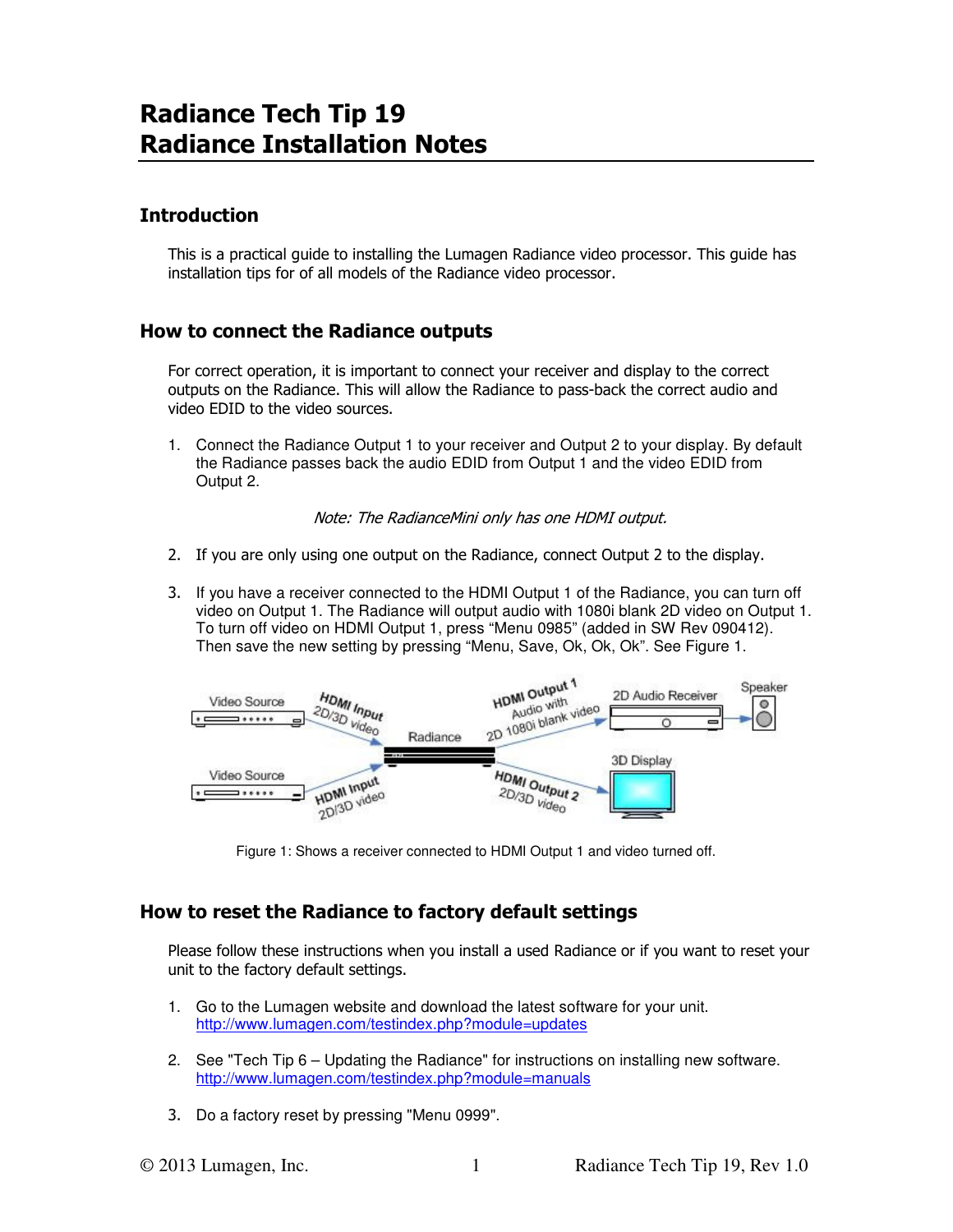- 4. Save the new factory default settings by pressing "Menu, Save, Ok, Ok, Ok"..
- 5. You can download the latest manual and technical tips from the Lumagen website. http://www.lumagen.com/testindex.php?module=manuals

## Output settings

The Radiance output is set, by default, so that it will produce an image on all digital displays that have a DVI or a HDMI input. There are two settings that you can change, if you have a display with a HDMI input.

- 1. We recommend that you change the output of the Radiance from "RGB" to "YCbCr 422". Press "Menu, Output, Styles, stylex, HDMI Format, Type, Ok, YcbCr 422, Ok". Save the new setting by pressing "Menu, Save, Ok, Ok, Ok".
- 2. Most displays can display video signals that are an even 24.0Hz, 30.0Hz, and 60.0Hz instead of the normal 24.97Hz, 29.97Hz, and 59.96Hz.

You can change the Radiance "Ratematch" setting to "On" which allows the Radiance to match the rate of the input to the output for an occasional video that might have an even rate. Press "Menu, Output,

## Use the right HDMI cables

HDMI cables continue to be the source of many problems, such as a snowy image due to the loss of the HDCP connection to the display.

Short HDMI cables that are 1 meter (3 feet) long can cause problems. Most HDMI transmitter chips have a built in equalizer circuit that boosts the signal level to compensate for losses in the cable. A cable that is too short, can deliver a signal that is too strong, and overwhelm the input of the HDMI receiver chip. If you have short HDMI cables and are experiencing intermittent problems, a longer cable can make a more reliable connection. It's a good practice to use good quality generic HDMI cables that are a minimum length of 2 meters (6 foot) long.

For HDMI cables that are 12 meter (40 foot) to 30 meters (100 foot) a Lumagen VidExt (Video Extender) might be required to clean up the signal going to the display. The Lumagen VidExt buffers all the signals, including the control signals, to provide a better signal to the display. There is also a rotary switch to set the optimum cable equalization length. Most other HDMI cable extenders lack this useful feature.

For instillations than require a video cable up to 60 meter (200 feet), a Lumagen CatExt (CAT6 Extender) can be used to transmit the HDMI signal. The Lumagen CatExt uses two Cat6 wires to transmit a HDMI signal up to 60 meter (200 feet).

Note: It is a good idea to install two spare Cat5 or Cat6 cables when you install a HDMI cable to a projector. This gives you an alternate method of providing video, to the projector, if the HDMI cable doesn't provide a good signal.

#### HDMI to DVI Adapters